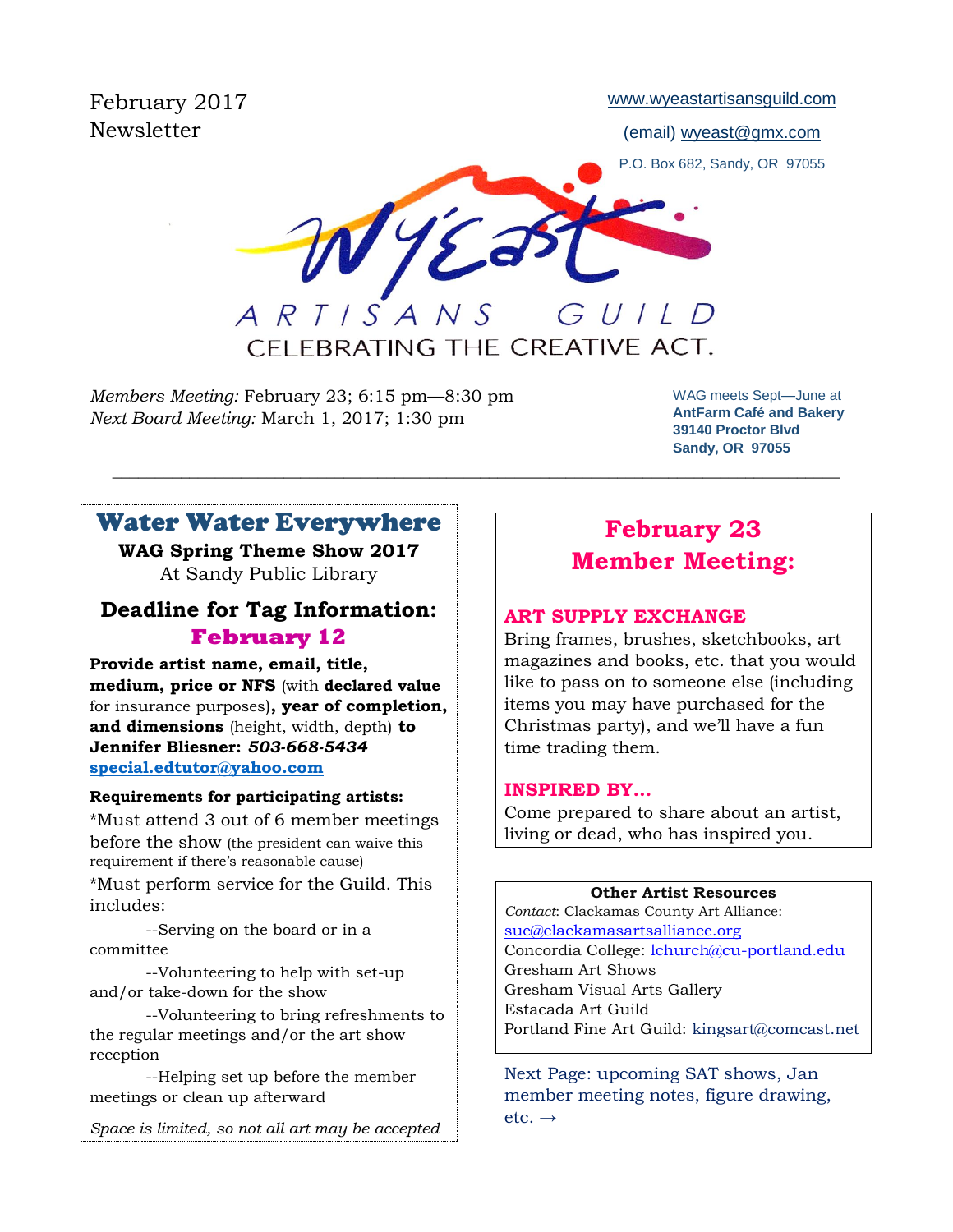# **Sandy Actors Theatre Shows Schedule 2017**



*Dakota Memories* by featured artist Sharon Sandgren from "Reflections" SAT show

March 31--April 23, 2017 Play: *The Shadow Box* Art Show: *Shadows* Deadline for art info: March 22 Reception: Thursday, March 30, 6:45 pm *Featured Artist: Earlean Marsh* Pick-Up: April 23, 5 pm

June 2--25, 2017 Play: *Godspell* Art Show: *Movement* Deadline for art info: May 20 Reception: Thursday, June 1, 6:45 pm *Featured Artist: Dawnna Pearson* Pick-Up: June 25, 5 pm

\*All submissions must include size of artwork and the following Tag Info: Title, medium and price, as well as the artist's name. Email to Vern at: [vernongroffstudio@gmail.com](mailto:Vernongroffstudio@gmail.com) and copy to Becky at: [bek.hawley@yahoo.com.](mailto:bek.hawley@yahoo.com)

Art is shown at your own risk - items are not insured. No commission is taken or required, but donations to WAG are encouraged.

**Please Note: Some paint night and figure drawing dates have been changed--changes are marked in red.**

# Member News

**Stephanie Payne** will be teaching painting at AntFarm Feb 18, March 18, April 8, and May 13.

These Paint Night events are 6-9 pm, \$25, all supplies provided, register at AntFarm.

# *Costumed Figure Drawing Sessions At AntFarm*

*The upcoming sessions are:* Feb 19 March 19 April 9 May 7



*\$5, 6-9 pm, bring your own supplies*

#### **January 26, 2017 Member Meeting Notes**

*(and brusho sketch→) By Dawnna Pearson, Secretary*



**In Attendance:** Jennifer Bliesner, Dawnna Pearson, Kylie Shai, Lea Topliff, Cheryl Hooley, Micaiah Meyer, Greg Meyer, Marcia Morrow, Earlean Marsh, Becky Hawley, Pam Smithsted, Cheeri Glenn, Loisann Young, Helen von Struense, Sharon Brook, 1 other

**Business:** Membership dues for 2017 were paid.

**Program:** Water-media artist Ward Stroud gave a demonstration of brusho: ink and dye granules activated by water. It looks and works much like vibrant watercolor paint, but the largest difference is you can reactivate it after it dries. You can sprinkle it on wet or dry paper, and use it in combination with watercolors. It is non-toxic, but you should try not to breathe in the powder. One important tip for painting with brusho is to avoid the colors homogenizing (blending into a muddy mess) by making sure you arrest the wet colors, either by careful blotting or rapid drying (though don't paint while the paper is still warm). Brusho has been manufactured in Europe for many years, and seems to hold up well over time. An added benefit is that the bottles of granules will take a very long time to run out. You can buy brusho online from Cheap Joe's, or at Muse Art in Portland. Check out:

<https://www.facebook.com/artofwardstroud/> And PaintMyPhoto, a site that connects artists with photographers who offer their work free to paint: [https://pmp-art.com](https://pmp-art.com/)

Next Page: WAG officers, History of Paint→